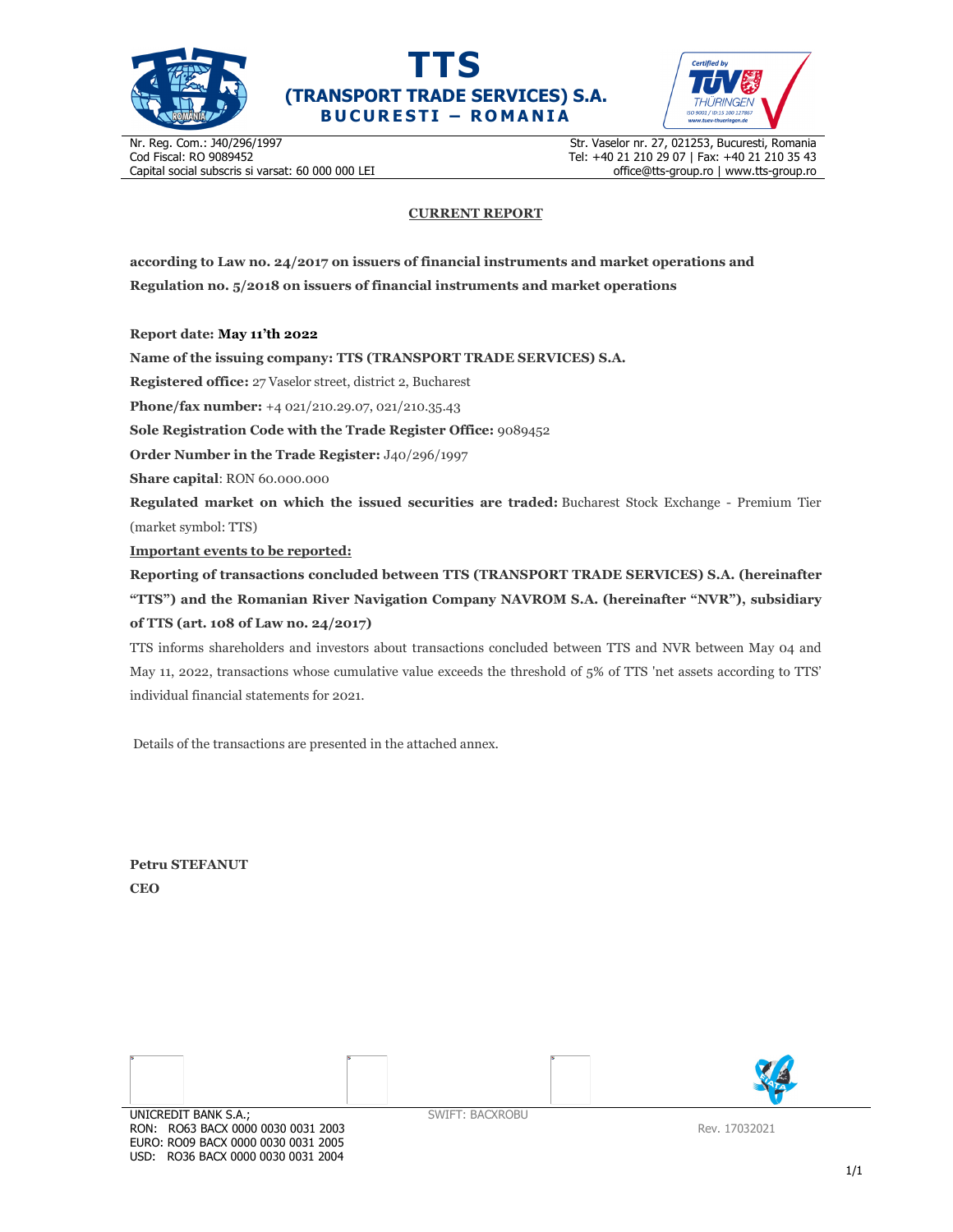





## Nr. Reg. Com.: J40/296/1997Cod Fiscal: RO 9089452 ANNEX 1 Capital social subscris si varsat: 60 000 000 LEI

Str. Vaselor nr. 27, 021253, Bucuresti, Romania Tel: +40 21 210 29 07 | Fax: +40 21 210 35 43 office@tts-group.ro | www.tts-group.ro

| Beneficiary                                                   | Contract ID    | Cumulated value<br>[RON]<br>04 may - 11 may<br>2022 | Contract<br>date | Expiration<br>date | Subject of<br>the<br>contract | Contract<br>type |    | Guarantees Terms and methods of payment                                | Penalties          |  |
|---------------------------------------------------------------|----------------|-----------------------------------------------------|------------------|--------------------|-------------------------------|------------------|----|------------------------------------------------------------------------|--------------------|--|
|                                                               | 1238/SM/M/A/18 | 206,971.56                                          | $1-Apr-18$       | 1-Apr-23           |                               |                  | no | between 21 and 45 days from invoicing<br>with payment by payment order | demmurage/dispatch |  |
|                                                               | 1242/SM/M/A/18 | 557,420.63                                          | $1-Apr-18$       | 31-Mar-23          |                               |                  |    |                                                                        |                    |  |
|                                                               | 1763/MS/M/A/19 | 110,743.98                                          | 1-Feb-19         | 31-Jan-23          |                               |                  |    |                                                                        |                    |  |
|                                                               | 2034/MB/A/A/19 | 131,299.44                                          | $1-Jul-19$       | 30-Jun-22          |                               |                  |    |                                                                        |                    |  |
|                                                               | 2331/RB/M/A/20 | 404,460.45                                          | $1-Jan-20$       | 31-Dec-22          |                               |                  |    |                                                                        |                    |  |
|                                                               | 2335/AV/A/A/20 | 76,345.02                                           | $1-Jan-20$       | 31-May-22          |                               |                  |    |                                                                        |                    |  |
|                                                               | 3011/OA/C/A/21 | 687,514.95                                          | 1-Mar-21         | 30-Apr-22          |                               |                  |    |                                                                        |                    |  |
|                                                               | 3165/AR/A/A/21 | 547,286.56                                          | 15-Jun-21        | 30-May-22          |                               |                  |    |                                                                        |                    |  |
|                                                               | 3215/AS/A/A/21 | 772,088.56                                          | 15-Jun-21        | 30-Jun-22          |                               |                  |    |                                                                        |                    |  |
|                                                               | 3282/AS/A/A/21 | 755,844.78                                          | 1-Jun-21         | 31-May-22          |                               |                  |    |                                                                        |                    |  |
|                                                               | 3408/OA/C/A/21 | 74,220.00                                           | 13-Sep-21        | 30-Apr-22          | cargo transport               | booking note     |    |                                                                        |                    |  |
|                                                               | 3509/DT/M/A/22 | 102,857.40                                          | $6$ -Jan-22      | 31-Dec-22          |                               |                  |    |                                                                        |                    |  |
| <b>TTS</b>                                                    | 3513/OA/C/A/22 | 141,740.04                                          | $3$ -Jan-22      | 30-Jun-22          |                               |                  |    |                                                                        |                    |  |
|                                                               | 3532/MM/M/A/22 | 1,465,428.24                                        | $3-Jan-22$       | 31-Jan-23          |                               |                  |    |                                                                        |                    |  |
|                                                               | 3571/RB/M/A/22 | $-206.55$                                           | 21-Jan-22        | 31-May-22          |                               |                  |    |                                                                        |                    |  |
|                                                               | 3599/MV/M/A/22 | 64,824.24                                           | $3-Jan-22$       | 31-Dec-22          |                               |                  |    |                                                                        |                    |  |
|                                                               | 3619/DT/M/A/22 | 36,888.43                                           | 28-Feb-22        | 31-Dec-22          |                               |                  |    |                                                                        |                    |  |
|                                                               | 3655/RB/M/A/22 | 2,227,616.96                                        | 21-Mar-22        | 30-Sep-22          |                               |                  |    |                                                                        |                    |  |
|                                                               | 3671/AS/A/A/22 | 141,265.40                                          | 1-Mar-22         | 30-May-22          |                               |                  |    |                                                                        |                    |  |
|                                                               | 3673/SM/M/A/22 | 282,623.69                                          | $1-Apr-22$       | 30-Jun-22          |                               |                  |    |                                                                        |                    |  |
|                                                               | 3676/SM/M/A/22 | 89,534.46                                           | 1-Apr-22         | $1-Jan-23$         |                               |                  |    |                                                                        |                    |  |
|                                                               | 3681/MV/M/A/22 | 71,712.45                                           | 25-Mar-22        | 30-Apr-23          |                               |                  |    |                                                                        |                    |  |
|                                                               | 3686/DT/M/A/22 | 157,565.92                                          | 11-Apr-22        | 30-Jun-22          |                               |                  |    |                                                                        |                    |  |
|                                                               | 3690/RB/M/A/22 | 52,553.55                                           | 4-Jan-22         | 31-May-22          |                               |                  |    |                                                                        |                    |  |
|                                                               | 3704/MM/M/A/22 | 269,137.70                                          | 18-Apr-22        | 31-Jul-22          |                               |                  |    |                                                                        |                    |  |
| Total value executed in the reported period: RON 9,427,737.87 |                |                                                     |                  |                    |                               |                  |    |                                                                        |                    |  |
| NVR claims on TTS: RON 0                                      |                |                                                     |                  |                    |                               |                  |    |                                                                        |                    |  |









UNICREDIT BANK S.A.; RON: RO63 BACX 0000 0030 0031 2003 EURO: RO09 BACX 0000 0030 0031 2005 USD: RO36 BACX 0000 0030 0031 2004

SWIFT: BACXROBU